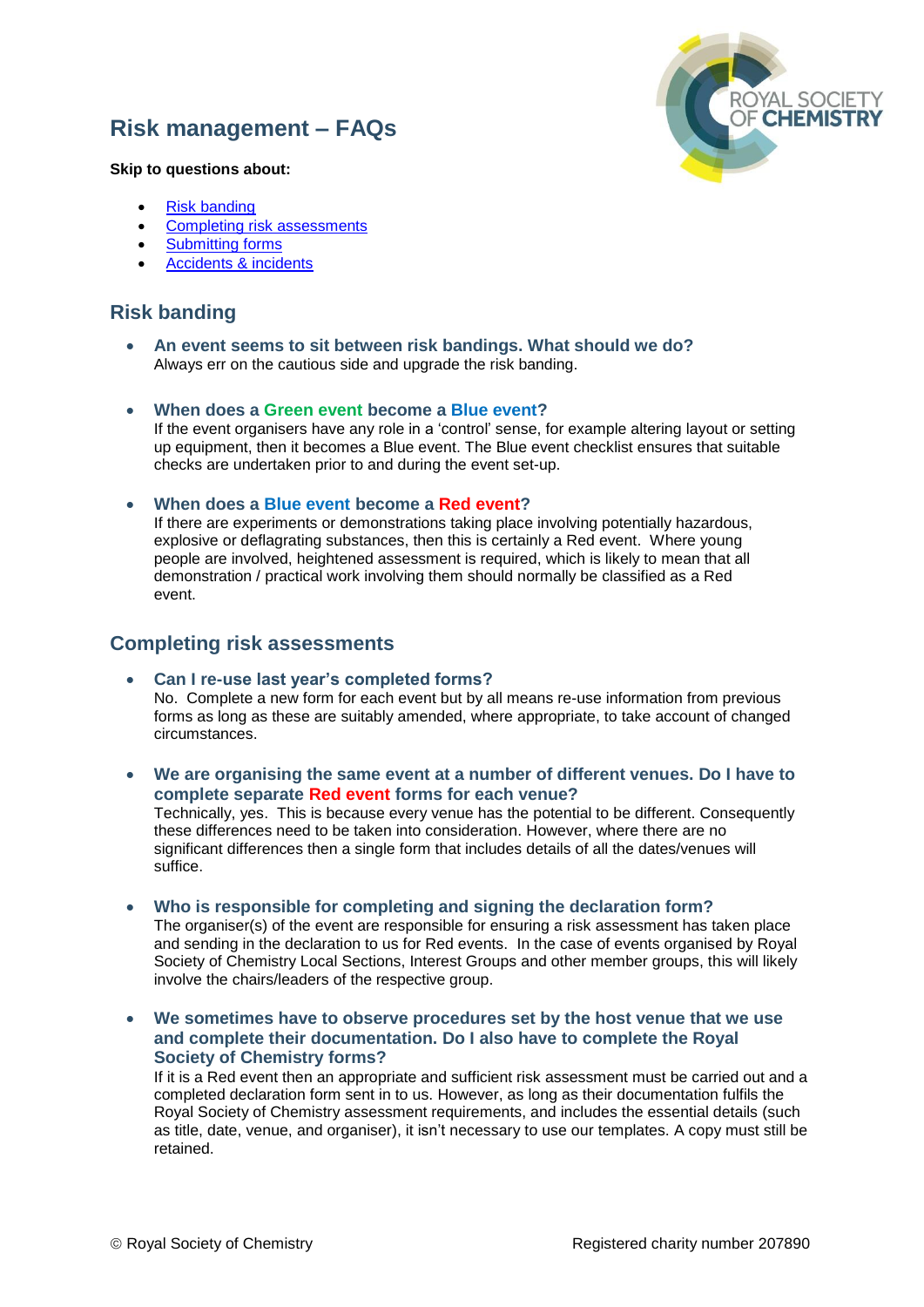#### **By completing a risk assessment, do I become liable if something happens that I didn't foresee?**

Completing the forms isn't a legal requirement, but carrying out a suitable risk assessment is. If you don't complete the forms you may find it difficult to demonstrate that a suitable and sufficient risk assessment had in fact been carried out.

In the event of an accident or incident, the completed form(s) will demonstrate that you have followed our approved practice and taken reasonable steps to mitigate foreseeable risk.

- **Do forms have to be signed by the chair of the Local Section/Interest Group etc?** No. The signatory should be the person who has completed the form.
- **Does it have to be the same person in the organising group (eg Local Section, Interest Group) that completes the forms for all the events?** No. Many groups distribute the responsibilities for organising events around their members to ease the individual workload. It is advisable that the person with most control over the event and who is competent in assessing risks should undertake the assessment.
- **We are simply sponsoring an event and aren't involved in its organisation. As a sponsor, the event features the Royal Society of Chemistry logo. Do we need to complete a risk assessment?**

If we are the primary sponsor for a Red event, we still ask that you send in a declaration form stating that a suitable and sufficient Risk Assessment has been carried out.

Although it is the responsibility of the organisers to carry out the risk assessment, we advise you to check that a suitable and sufficient assessment has be carried out and inform us of this through completing the Red event declaration form.

 **We are putting on a joint event with another organisation. Who is responsible for carrying out the Risk Assessment?**

Whoever has the main role/control in the organisation of the event should complete the risk assessment. We ask that the risk assessor follows our procedures, including sending in the declaration form for a Red event.

From our perspective, where we are involved we need to be sure that a suitable and sufficient assessment has been undertaken.

- **If suitable and sufficient risk assessment/management is carried out for an event, does it matter if the Royal Society of Chemistry forms are filled in?** Yes. It is important that the declaration form is sent in for any Red event that includes our brand ie The Royal Society of Chemistry name or logo. The risk assessment can be carried out using any template or methodology that appropriately assesses and manages the risks.
- **We organise only lecture type events, as opposed to demonstration lectures, within our local university, so is the risk management process excessive?** No. There is a legal requirement to carry out suitable and sufficient risk assessment. Our forms and templates are a relatively simple approach to achieving this and the risk banding approach means that for such relatively low risk events their completion isn't disproportionately time consuming.
- **We have booked an external presenter for a practical activity. Who should complete the Red event forms.**

You, as the organiser, are responsible for ensuring that the external presenter completes a risk assessment for the practical activity. The presenter should send the completed assessment to you, enabling you to complete and send the declaration form to us.

 **Despite reminders, a presenter we have booked for a series of demonstrations hasn't sent us a completed risk assessment and the two-week deadline has passed. What do we do?**